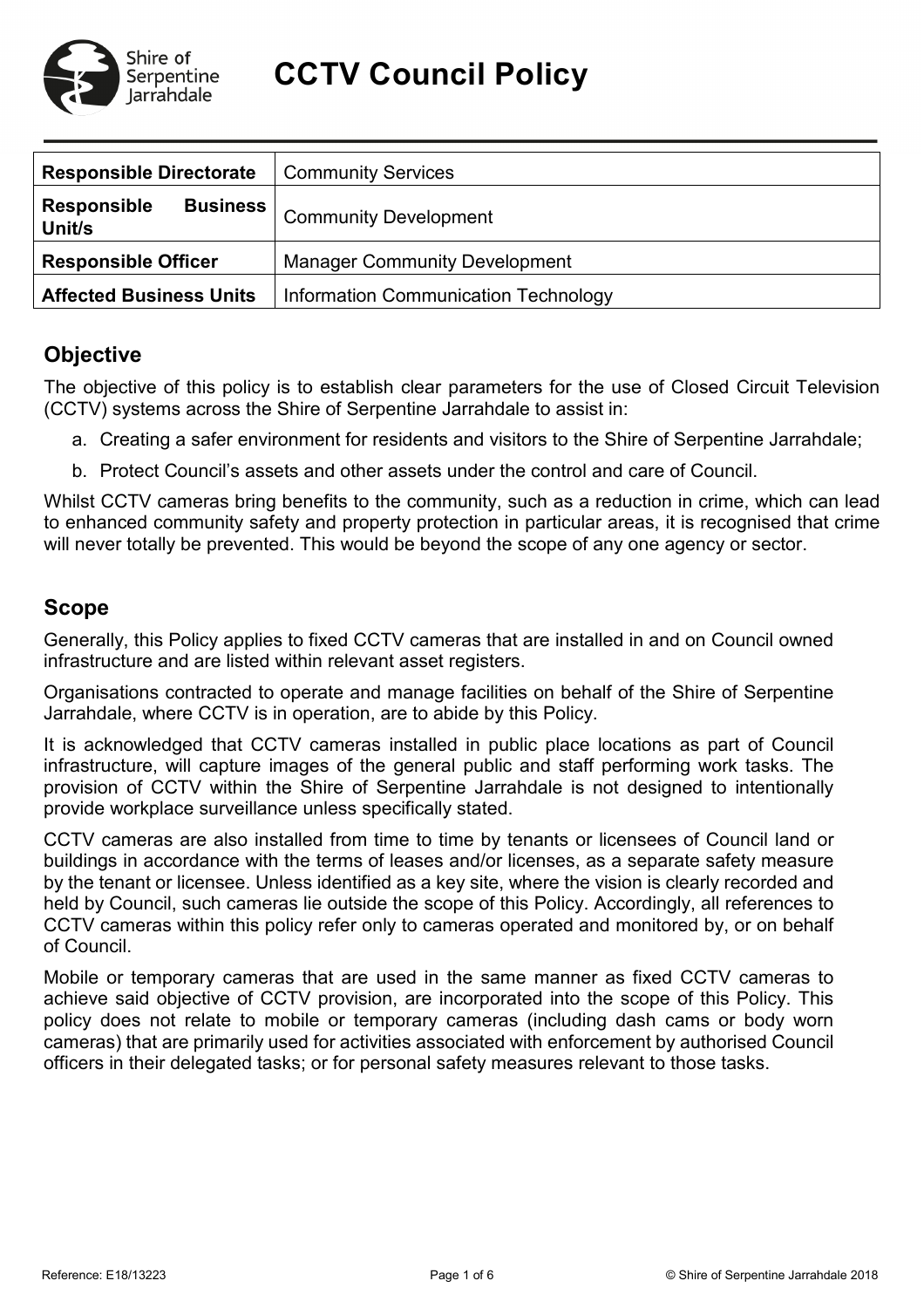# **Policy**

#### **Introduction**

New CCTV systems are to be introduced in consultation with staff, community groups and Council as appropriate, with consideration towards relevant statistical information wherever available.

Where systems are already in operation, these are to be reviewed regularly in consultation with staff, community groups and Council as appropriate, with consideration to relevant statistical information wherever available.

## **Principle Areas**

Wherever relevant, applicable legislation shall be followed. Broadly, this Policy aims to clarify Council's intent when providing CCTV across the following principle areas:

#### One – Purpose, Privacy and the Public Interest

All CCTV's are to be operated fairly, within applicable law, and for the purposes unto which they were established or subsequently agreed to. Operation should occur with due regard towards the privacy and civil liberties of individual members of the public, and particularly with a view to minimising false association. The public interest in the operation of CCTV's is to be recognised by ensuring the security, review and integrity of operational procedures is maintained.

- a. The purpose of CCTV installation and operation occurs in accordance with this policy.
- b. The provision of CCTV is intended to assist in the prevention of crimes against a person or property, as well as offences and non-compliance where appropriate under the Local Government Act 1995.
- c. CCTV's may utilise intelligent surveillance and/or behaviour analysis software. This is to assist Council in the detection of suspicious behaviour, intrusion, crowd and traffic management, vehicle and facial recognition processes (identification).
- d. Cameras regulated under this Policy may be used by WA Police during emergency situations such as a siege, riot, bomb blast/threat or other controlled operation.
- e. Cameras may be used to monitor individuals, groups or locations where a Shire operator has reason to believe that an offence has been committed, is being committed or is about to be committed in the monitored area.
- f. Council and Shire operators are to use all reasonable efforts to prevent the occurrence of false association arising from the operation or utilisation of CCTV systems.
- g. CCTV cameras are not placed with the expectation that all conceivable areas are covered. Rather, cameras are installed at priority locations that take into account a range of criteria. This includes, but is not limited to history of crime; public requests; illumination of area to ensure quality of images; and ability to integrate with existing or planned infrastructure whilst maintaining cost/benefit ratios.
- h. CCTV cameras installed in locations that are later deemed to be a non-priority area, or are not assisting Council to achieve policy objectives, may be removed or relocated.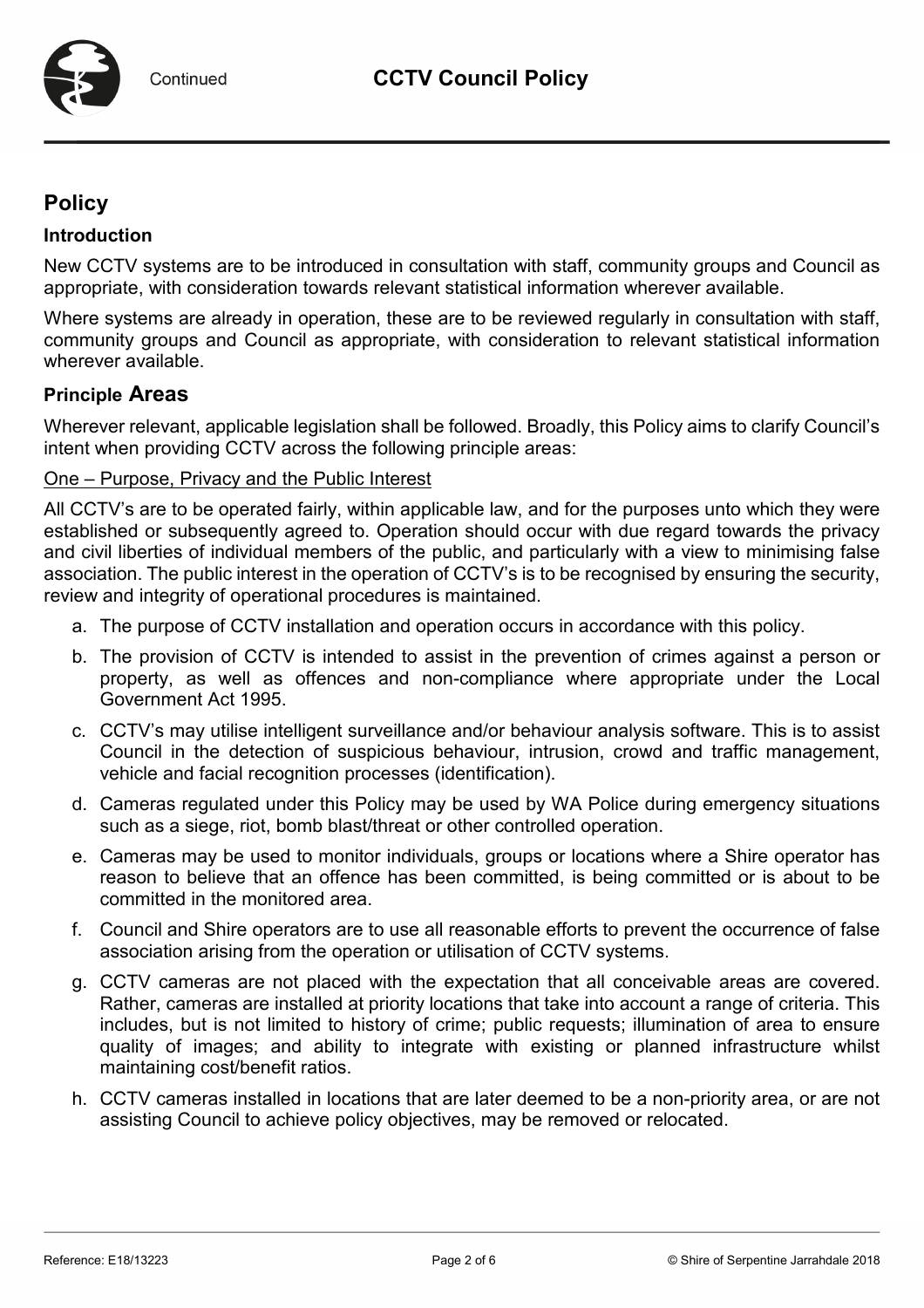

## Two – Ownership of CCTV's, Responsibilities and Accountability

Council is responsible for complying with the objectives of CCTV provision articulated within this Policy, and the protection of public interests that may otherwise be impacted by that provision.

- a. Information is to be publicly available on the Shire's website, where relevant to the effective operation and management of the CCTV Program and systems.
- b. Council will either operate the system, or give authority to an appointed contractor to operate the system.
- c. Council has the right of inspection of all CCTV facilities, procedural documentation, files, registers, records, and live and recorded material associated with the CCTV Program.
- d. Requests from third parties to install CCTV equipment on Council land or in/on Council owned facilities can be considered. In all instances, the request must comply with relevant legislative requirements, as well as demonstrate a need and purpose consistent with the Policy objectives. Any request must not exceed a 3 month period and come at no cost to Council.
- e. Where hirers of Council facilities are subject to being recorded, this should be articulated within the conditions of hire.

## Three – Shire of Serpentine Jarrahdale CCTV and Police involvement

As a partner to Council's CCTV Program, WA Police are to act in accordance with this Policy and related documents. This includes, but is not limited to any Memorandum of Understanding (MOU), Agreements, or legislative conditions between Council and Police.

Contact related to the CCTV Program between Council staff, any delegated contractors and the Police, is to be conducted in accordance with relevant legislation. Council may request information from the Police to:

- a. Identify crime 'hot spots' where cameras may be required;
- b. Contribute to the Business Operating Procedures and/or Manuals that support this Policy;
- c. Assist in determining the level of response to incidents identified on monitoring screens, according to available resources and existing priorities;
- d. Provide ongoing information and advice to Council on the nature and level of crime in the monitored areas; and
- e. To evaluate the effectiveness of any CCTV provision.

It is noted that Police do not have the ability to record footage shown on Council's CCTV system and separate application/s will need to be made in line with relevant legislation.

#### Four – Public Information and Community Consultation

The public is to have access to clear and easily obtained information relevant to the operation of the CCTV Program and systems, without jeopardising or impeding its objectives.

- a. Signs advising that CCTV cameras are operating are to be displayed as legislatively required. This may include, but is not limited to information such as:
	- General advice of CCTV presence;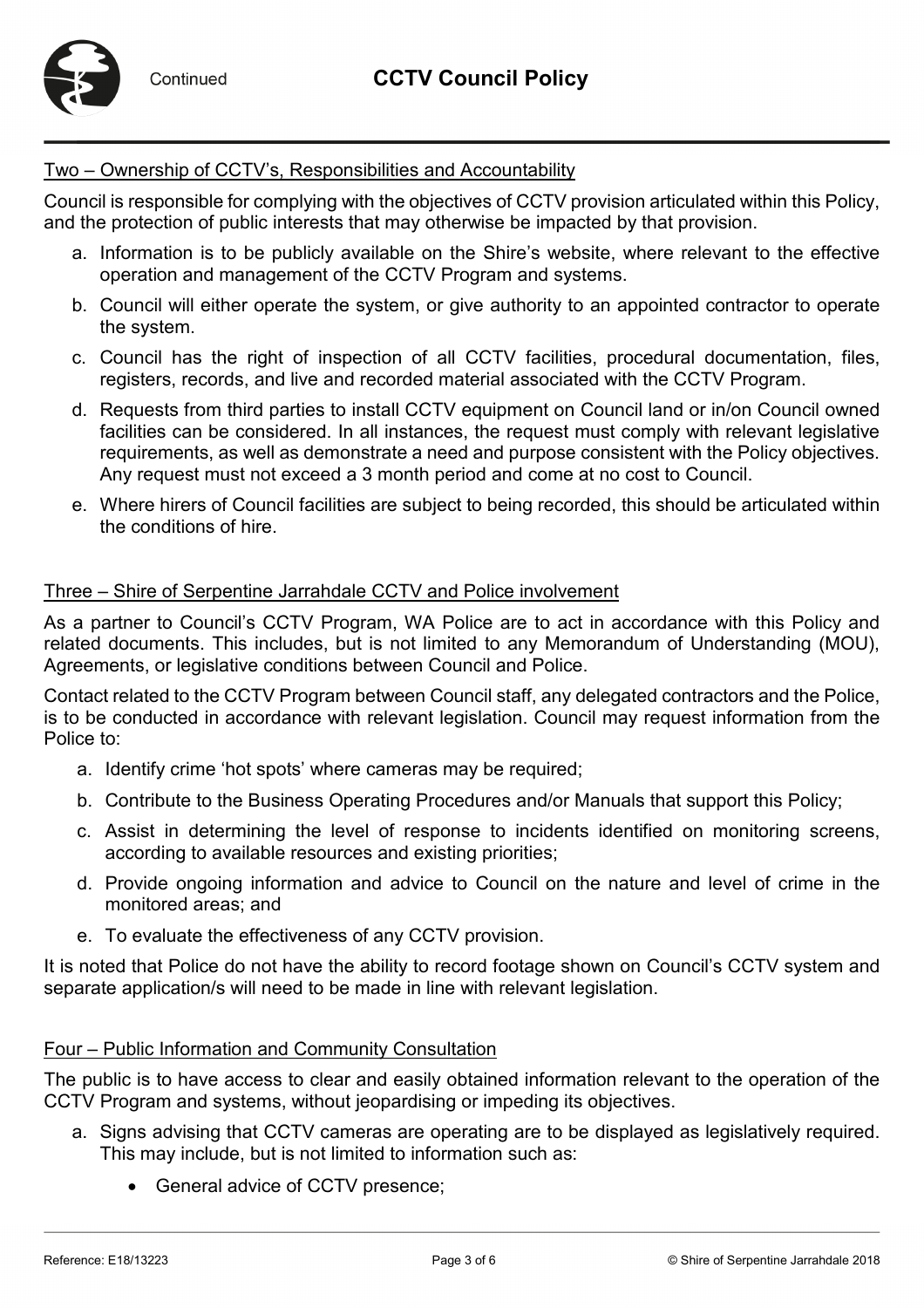

- Footage is recorded 24 hours a day; 7 days per week; and
- Identifying Council as the owner of the CCTV system.
- b. Council to retain records of all new, additional, altered or removed cameras.

#### Five – Evaluation of CCTV Provision

Regular evaluation of the CCTV Program shall be undertaken to identify whether the purpose and relevance of CCTV provision is current.

The evaluation of the CCTV Program should include, but is not limited to a review of:

- Specific locations and associated purpose of CCTV provision;
- Authorised Shire Officers and/or relevant contractors at each CCTV location;
- New or amended legislation relevant to the provision of CCTV;
- Business improvement opportunities;
- Actions that could safeguard or enhance the CCTV Program;
- Feedback received and/or public perception surveys;
- Requests for recorded material;
- System and technology related challenges or opportunities.

#### Six – Management of CCTV Monitors, Control Rooms and Associated Infrastructure

Staff and contractors, who have responsibilities related to viewing and/or controlling CCTV monitors or equipment are to meet and apply the highest standards of probity.

Access to any control room or equipment is to be restricted to relevant or authorised operating staff. Unauthorised access is not acceptable, and opportunities for inadvertent viewing of any screens or CCTV images by other persons are to be minimised.

- a. Access to control rooms and recordings captured by CCTV are not available to members of the public.
- b. The circumstances in which visitors are able to access control rooms and equipment is to be limited to extenuating circumstances only (such as approved maintenance).
- c. Council and/or its security provider/contractors are to maintain:
- d. Suitable qualifications and licensing requirements for staff to meet all relevant legislation and regulatory requirements;
- e. Clear parameters and documentation for staff that outlines the disciplinary proceedings (including dismissal) for any breach related to the provision and management of CCTV;
- f. Confidentiality clauses enforceable during and after termination of employment;
- g. Appropriate systems so as to keep a record of all requests for footage, as well as the response provided.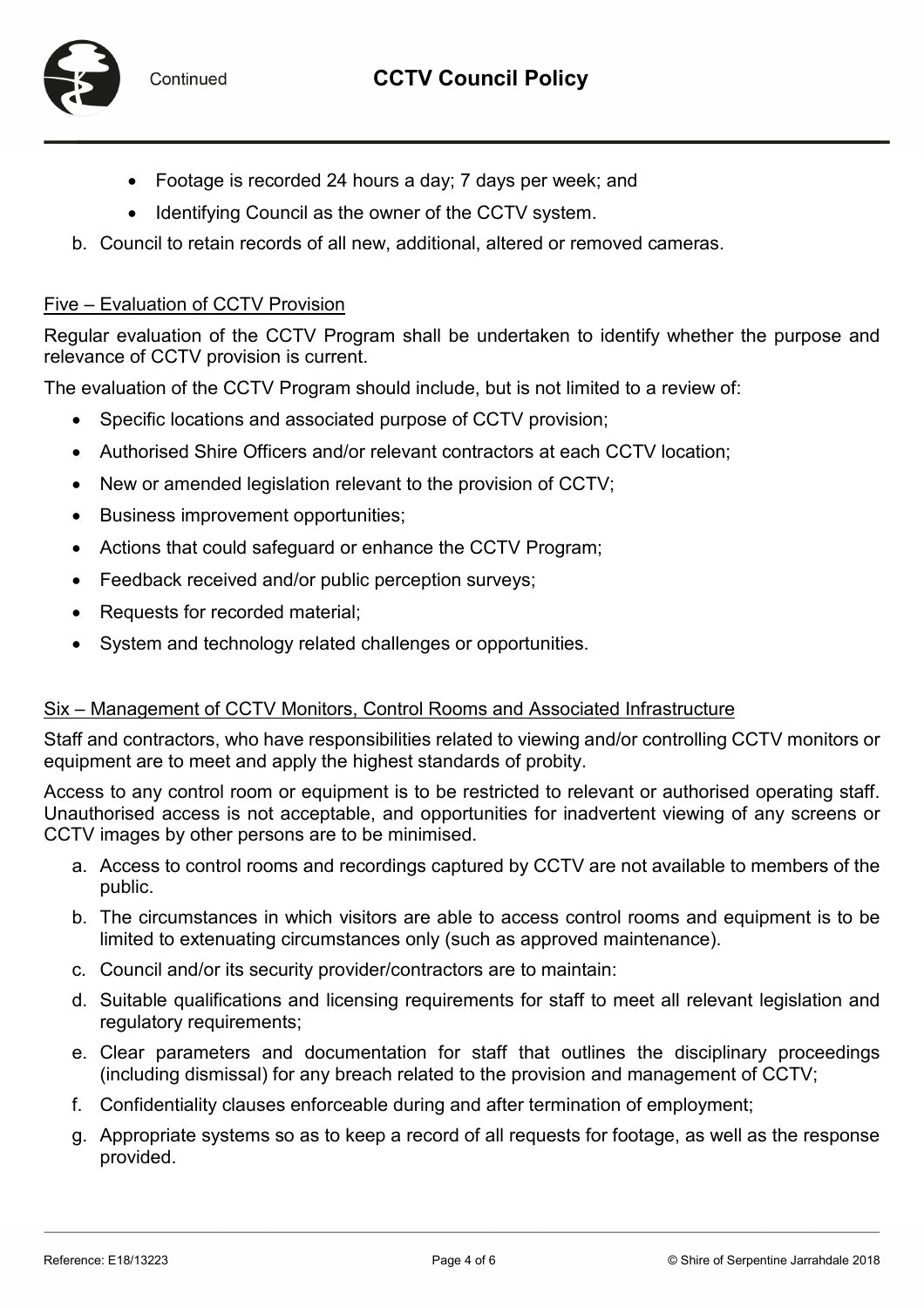

Continued

- h. CCTV cameras should be installed and housed in manners that minimise ongoing maintenance costs, such as within weather protective casings or domes. However, they are to be clearly apparent to the public and not unduly concealed.
- i. Cameras are not to be used to look into adjacent or nearby premises, buildings, commercial premises or private residences unless under special request by WA Police for the purpose of:
	- Following participants of a crime;
	- Following participants suspected of being involved in a crime;
	- Specific WA Police intelligence gathering or covert operation;
	- Monitoring persons or motor vehicles suspected of being involved in a crime; and/or
	- Monitoring property suspected of being used to accommodate criminal activity.

## Seven – Retention of and Access to Recorded Material

*All requests for access to recorded material, other than by authorised representatives of Council, must be made by means of a CCTV Access Application pursuant to the (WA) Surveillance Devices Act 1998. CCTV Access Applications are to be determined by Council's authorised officers in accordance with the provisions of that Act.*

The retention of and access to recorded materials is only for the purposes articulated within this Policy and not to be kept longer than is necessary. Recorded material no longer required is to be disposed of using approved disposal methods.

- a. Recorded material is not to be sold or used for commercial purposes.
- b. The showing of recorded material is only permitted in accordance with the needs of WA Police and/or Council security provider/contractors in connection with the investigation of a crime or other circumstances provided by law. This includes the release of recorded material to the media, where public information is being requested to identify a person/s wanted.
- c. Any material released to the media under the above provision is to be accompanied by a signed release that clearly states what the material will be used for and sets out the limits on its use.
- d. Appropriate security measures are to be taken against unauthorised access to, alteration, disclosure, accidental loss or destruction of recorded material.
- e. Footage is generally retained for no less than thirty (30) days, unless identified as containing an incident and required to be retained as relevant to the investigation of a crime.
- f. Footage and images may be recorded and retained for a period less than outlined in (e) above during times of upgrade, repair or changeover of IT or related CCTV infrastructure.
- g. If in the rare circumstances that there is a failure within the CCTV system and recorded images within the stipulated thirty (30) day period are deleted, all reasonable efforts to repair or replace equipment will be made.
- h. Council retains ownership of and has copyright in all recordings, photographs and documentation pertaining to the provision and management of its CCTV Program.